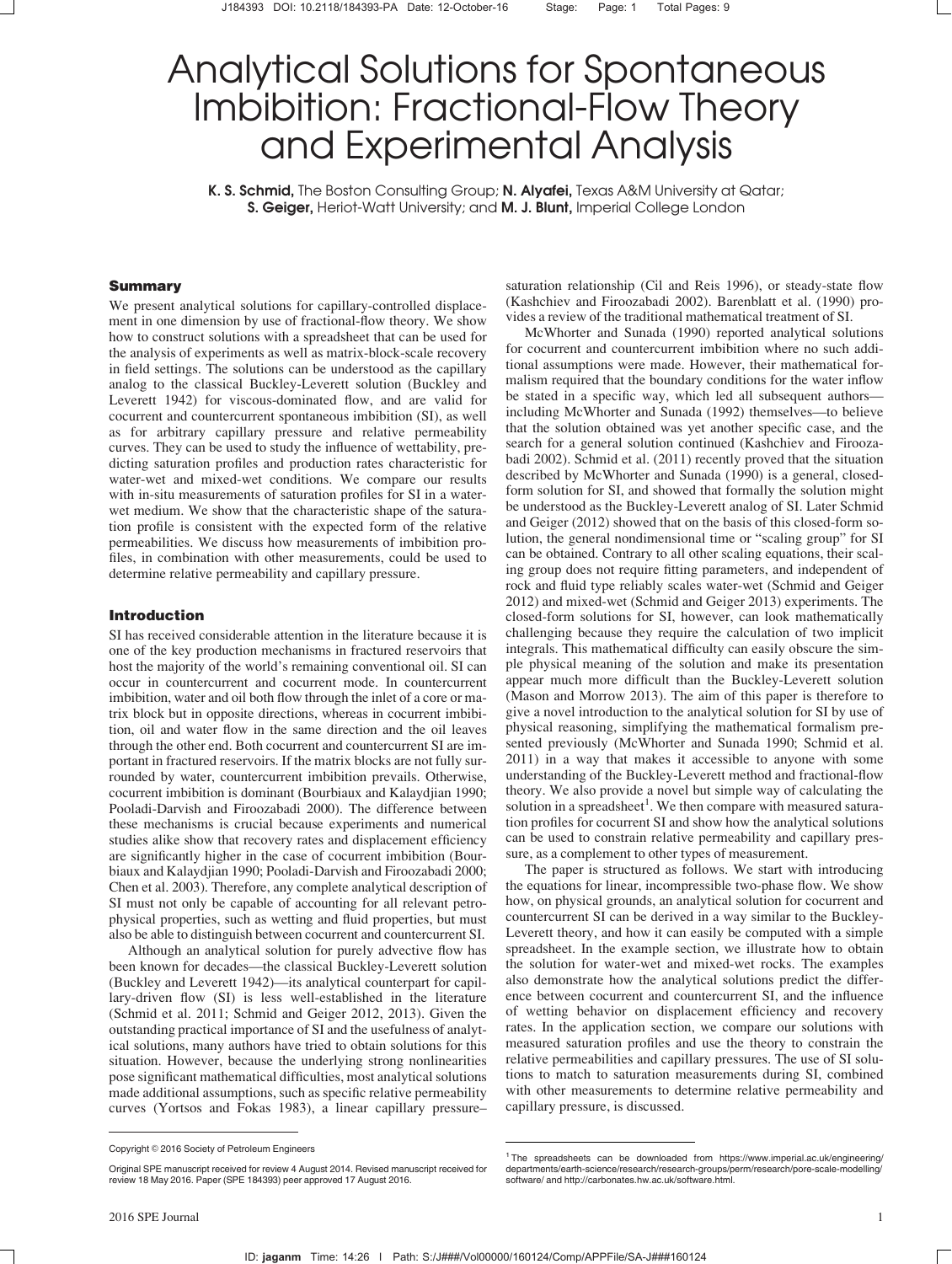#### Two-Phase-Flow Equations

We consider 1D flow of two immiscible, incompressible phases through a homogeneous porous medium. Conservation of mass (strictly, volume) can be written as

$$
\phi \frac{\partial S_w}{\partial t} + \frac{\partial q_w}{\partial x} = 0, \quad \dots \dots \dots \dots \dots \dots \dots \dots \dots \dots \dots \tag{1}
$$

where  $\phi$  is the porosity;  $S_w$  and  $S_o$  are the water and oil saturation, respectively; and  $q_w$  is the water velocity (Dake 1983; Helmig 1997):

$$
q_w = \frac{\lambda_w}{\lambda_t} q_t + K \frac{\lambda_w \lambda_o}{\lambda_t} \frac{dp_c}{dS_w} \frac{\partial S_w}{\partial_x} + K \frac{\lambda_w \lambda_o}{\lambda_t} (\rho_o - \rho_w) g_x, \quad \dots \tag{2}
$$

where  $\lambda_{\alpha}$ ,  $\alpha = o$ , w is the mobility of phase  $\alpha$ , defined as  $\lambda_{\alpha} = k_{r\alpha}/\mu_{\alpha}$ ;  $\lambda_t = \lambda_w + \lambda_o$  is the total mobility;  $q_t = q_o + q_w$  is the total velocity of water and oil; K is the absolute permeability;  $p_c$  is the capillary pressure defined as the difference between the oil and water pressure, or  $p_c = p_o - p_w$ ;  $\rho_\alpha$  is the density of phase  $\alpha$ ; and  $g_x$  is the gravitational acceleration in the flow direction. The equation for  $q_w$ shows that water velocity is a result of the total velocity, a gradient in capillary pressure and gravity, as represented by the first, second, and third terms of the right-hand side of Eq. 2, respectively.

# Analytical Solutions for Capillary-Dominated Cases

If we ignore capillary forces (the second term in Eq. 2 is set to zero), the Buckley-Leverett solution can be constructed. We will not repeat the analysis here because it is standard in the literature (Buckley and Leverett 1942; Dake 1983). The key point for our analysis is that, for a smooth varation in saturation (that is, ignoring the shock), we can write

$$
x(S_w,t) = \frac{q_t}{\phi} f'_w(S_w)t, \quad \dots \quad \dots \quad \dots \quad \dots \quad \dots \quad (3)
$$

for a fixed injection rate  $q_t$ . The total flow rate  $q_t$  is a free parameter; it is imposed as a boundary condition and its value scales the speed with which the water moves. If we ignore gravitational forces, the fractional flow of the water phase is defined as  $f_w = \lambda_w / \lambda_t$ .

The Buckley-Leverett Analog for Capillary-Dominated Flow. We now consider solutions to Eq. 1, including capillary pressure but ignoring gravitational forces (the third term in Eq. 2). In both cases, there is no forced injection of water (the wetting phase), but water spontaneously enters the porous medium under the action of capillary forces only. We also neglect nonequilibrium effects, which have been observed in the literature (Barenblatt et al. 1990; Le Guen and Kovscek 2006) because the model encapsulated in Eqs. 1 and 2 allows us to match our experimental data, as will be shown later.

The case we consider first is cocurrent flow, where the imbibing phase (water) enters the inlet and the displaced phase (oil) escapes from the opposite end. Oil and water flow in the same direction. In this case, there is a finite total velocity. The water velocity, from Eq. 2, is

$$
q_w = f_w(S_w)q_t + K \frac{\lambda_w \lambda_o}{\lambda_t} \frac{dp_c}{dS_w} \frac{\partial S_w}{\partial x} \dots \dots \dots \dots \dots \dots \dots \tag{4}
$$

For the countercurrent case, water invades a closed system, and therefore oil leaves in the opposite direction to the water. In this case  $q_o = -q_w$ , which yields  $q_t = 0$  and leads to

$$
q_w = K \frac{\lambda_w \lambda_o}{\lambda_t} \frac{\mathrm{d}p_c}{\mathrm{d}S_w} \frac{\partial S_w}{\partial x} . \quad \ldots \ldots \ldots \ldots \ldots \ldots \ldots \ldots \ldots \ldots \ldots (5)
$$

Notice the extra term for  $q_w$  in the cocurrent case. This implies that even if all petrophysical properties are the same,  $q_w$  in the cocurrent and countercurrent cases will be different. Because  $f_w(S_w)q_t$  is positive,  $q_w$  will be larger than the inflow for the countercurrent case. This is indeed observed in experiments and numerical tests (Bourbiaux and Kalaydjian 1990; Pooladi-Darvish and Firoozabadi 2000; Chen et al. 2003) that show that production rates from cocurrent imbibition are always larger than those from

countercurrent SI on the same rock.  $f_w(S_w)q_t$  is known as the "viscous-coupling" term. Obviously, if  $f_w$  is small compared with the capillary term over the saturation range that is relevant for SI, then the viscous-coupling term will be small, and the difference between cocurrent and countercurrent SI becomes negligible. This is the case for mixed-wet systems or where the displaced phase has a low viscosity, such as air, which we will discuss further.

Let us return to finding an analytical solution for SI. From Eqs. 1 and 2, the conservation equation for  $S_w$  can be reduced to a nonlinear diffusion equation:

$$
\phi \frac{\partial S_w}{\partial t} = \frac{\partial}{\partial x} \left[ D(S_w) \frac{\partial S_w}{\partial x} \right]
$$
 (countercurrent case)

and

$$
\phi \frac{\partial S_w}{\partial t} = q t f'_w \frac{\partial S_w}{\partial x} + \frac{\partial}{\partial x} \left[ D(S_w) \frac{\partial S_w}{\partial x} \right] \text{(cocurrent case)}.
$$
\n(6)

We have introduced the nonlinear capillary-diffusion coefficient, with units of length squared over time (Barenblatt et al. 1990):

$$
D(S_w) = -K \frac{\lambda_w \lambda_o}{\lambda_t} \frac{dp_c}{dS_w} \qquad \qquad \ldots \qquad \ldots \qquad (7)
$$

Note that  $D(S_w)$  is zero if  $S_w = S_{wir}$ . The implication of this, as we show later, is that the saturation gradient will diverge at the leading edge of the imbibition front, where  $S_w = S_{wir}$ . We will find an analytical solution for Eq. 6 together with the boundary and initial conditions:

Swðx ¼ 0; tÞ ¼ Sw;max Swðx > 0; t ¼ 0Þ ¼ Swir: ð8Þ

The injection condition is the maximum water saturation  $S_{w, max}$  possible under SI, and is the value where the capillary pressure is zero, or  $p_c(S_{w,\text{max}}) = 0$ . For weakly water-wet and mixedwet media,  $S_{w, max}$  may be less than the maximum water saturation achievable for forced displacement, where the capillary pressure may be negative. The initial condition is a uniform water saturation, which we assume is the residual or connate value; that is, the water has zero relative permeability. The approach we follow is derived from the theory of nonlinear dispersive partial-differential equations (Tao 2006). The formal derivation has been developed previously (McWhorter and Sunada 1990; Schmid et al. 2011).

We motivate the solution by considering measurements of saturation profiles for SI in Ketton limestone shown in Fig. 1. Similar profiles have been measured by Le Guen and Kovscek (2006) and Zhou et al. (2002). Fig. 2 shows the average saturation as a function of distance from the inlet divided by the square root of the time since the start of the displacement for the experiment shown in Fig. 1 and for an experiment in diatomite (Zhou et al. 2002). Fig. 3 shows the capillary pressure and relative permeabilities used in the analytical solution, which we discuss later. To a good approximation, the measurements fall onto one curve for different times. Whenever two different times and locations satunterent times. Whenever two different times and locations satisfy  $x_1/\sqrt{t_1} = x_2/\sqrt{t_2}$ , then also the saturation values at  $x_1$  and  $x_2$ are the same at the respective times  $t_1$  and  $t_2$ . Although the disare the same at the respective times  $t_1$  and  $t_2$ . Although the distance traveled by any saturation level is proportional to  $\sqrt{t}$ , different saturation levels are transported with different overall velocity, and not simultaneously. Therefore, the distance traveled must also be a function of saturation. This is similar to the Buckley-Leverett theory, but the key difference is that the diffusive natey-Leverett theory, but the key difference is that the diffusive nature of Eq. 6 gives rise to a  $\sqrt{t}$  dependence rather than a linear dependence in time. Why do we see this diffusive behavior? If we have a displacement controlled entirely by capillary forces, then the driving force is simply the capillary pressure, which remains fixed for a given saturation. However, from Darcy's law, the flow rate is proportional to the pressure gradient. Hence, if the saturation has moved a distance  $x$ , then the pressure gradient is proportional to  $1/x$ . The flow rate gives the speed of movement  $dx/dt$  and tional to  $1/x$ . The flow rate gives the speed of mov<br>hence a simple integration gives  $x^2 \approx t$  or  $x \approx \sqrt{t}$ .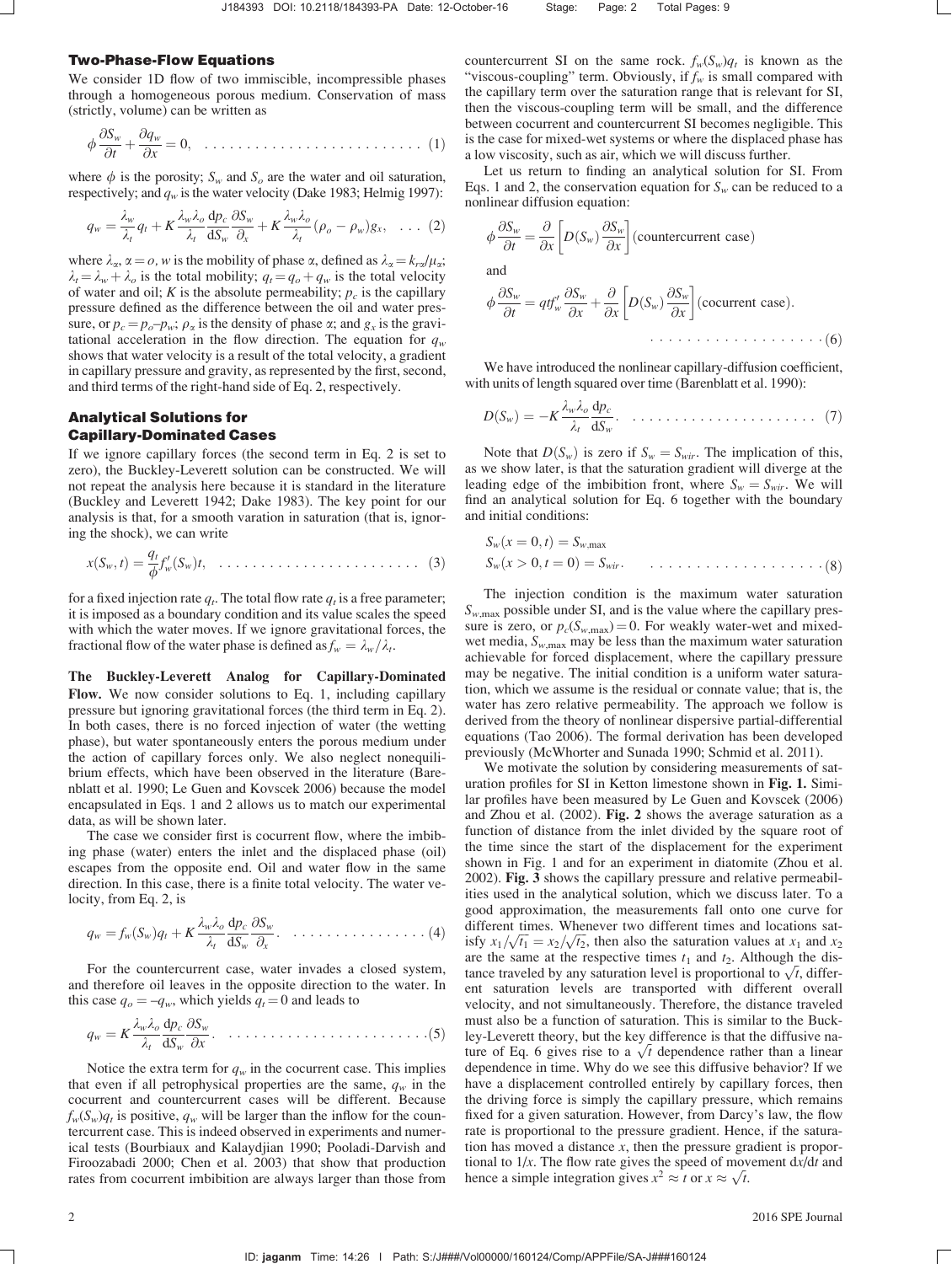

Fig. 1—Measured SI profiles for a cocurrent experiment. The saturation front moves into the core with a time dependence of  $\sqrt{t}.$ This observation can be used for constructing an analytical solution. In the experiment, water imbibes from the base of a Kettonlimestone-core sample, whereas air (the displaced phase in this case, as opposed to oil) escapes from the top. The saturation profiles are measured by use of X-ray computed tomography scanning.

By use of this physical observation, we introduce the similarity By use of this physical observation, we introduce the similarity variable  $\omega = x/\sqrt{t}$  and attempt to find solutions for  $S_w$  that are a function of  $\omega$  only (Barenblatt et al. 1990):

$$
\omega = \frac{x}{\sqrt{t}}, \ S_w = S_w(\omega). \quad \dots \quad \dots \quad \dots \quad \dots \quad \dots \quad (9)
$$

Because the distance traveled by a given saturation value is because the distance traveled by a given saturation value is<br>proportional to  $\sqrt{t}$ , the water volume imbibed must be proporproportional to  $\sqrt{t}$ , the water volume imbibed must be proportional to  $\sqrt{t}$ . Therefore,  $q_w$  ( $x = 0$ ,  $t$ ) scales as  $1/\sqrt{t}$ . This means that we can find a proportionality constant C in m/ $\sqrt{s}$  units (C<sup>2</sup>) has the units of a diffusion coefficient, as does D in Eq. 7), for which we can write

$$
q_w(x = 0, t) = \frac{C}{\sqrt{t}},
$$
  
\n
$$
Q_w(t) = \int_{t=0}^t q_w(x = 0, t) dt = 2C\sqrt{t}, \quad \dots \dots \dots \dots \dots (8)
$$

The magnitude of C determines how fast the water spontaneously imbibes, and therefore depends on the properties of the rock and fluids, such as the wetting properties, fluid viscosities, and relative and absolute permeabilities. Also, it is clear that because  $q_w$ is different for cocurrent and countercurrent flow, C must be different for these two cases as well. Once we know how to calculate C, we have a simple way of quantifying how rock and fluid properties influence a rock's ability to imbibe in cocurrent and countercurrent mode (this is discussed later with our examples).

The key new step to finding a general solution is to write the solution in terms of the derivative of a fractional-flow function  $F$ (Schmid et al. 2011):

$$
\omega(S_w) = \frac{2C}{\phi} F'(S_w). \quad \dots \quad \dots \quad \dots \quad \dots \quad \dots \quad (11)
$$

Eq. 11 is formally identical to the Buckley-Leverett solution, which is Eq. 3. We therefore consider  $F$  to be the fractional-flow function for the case of capillary-driven flow, and we hypothesize that  $F$  is given by the ratio of the water flow as a function of saturation to its maximum value:

$$
F = \frac{q_w}{q_w(S_{w,\text{max}})}.\quad \ldots \ldots \ldots \ldots \ldots \ldots \ldots \ldots \ldots \ldots (12)
$$



Fig. 2—The saturation profiles from Fig. 1, showing the average saturation along the flow direction for Ketton limestone in (a) cocurrent flow and (b) for diatomite for countercurrent flow obtained from Zhou et al. (2002). The profiles are plotted as functions cocurrent now and (b) for diatomite for countercurrent flow obtained from Znou et al. (2002). The profiles are plotted as functions<br>of  $x\sqrt{t}$ , where x is the distance moved in the flow direction and *t* is the time sinc approximation, profiles measured at different times fall onto one universal curve. This indicates that the solution for capillaryapproximation, profiles measured at different times fail onto one universal curve. This indicates that the solution for capillary-<br>dominated displacement in one dimension can be written as a function of x $\sqrt{t}$  only. We u utions. Solutions that match the experiments are shown by the solid black lines. The multiphase-flow properties used for this match are shown in Table 1, while the relative permeabilities and capillary pressure are shown in Fig. 3.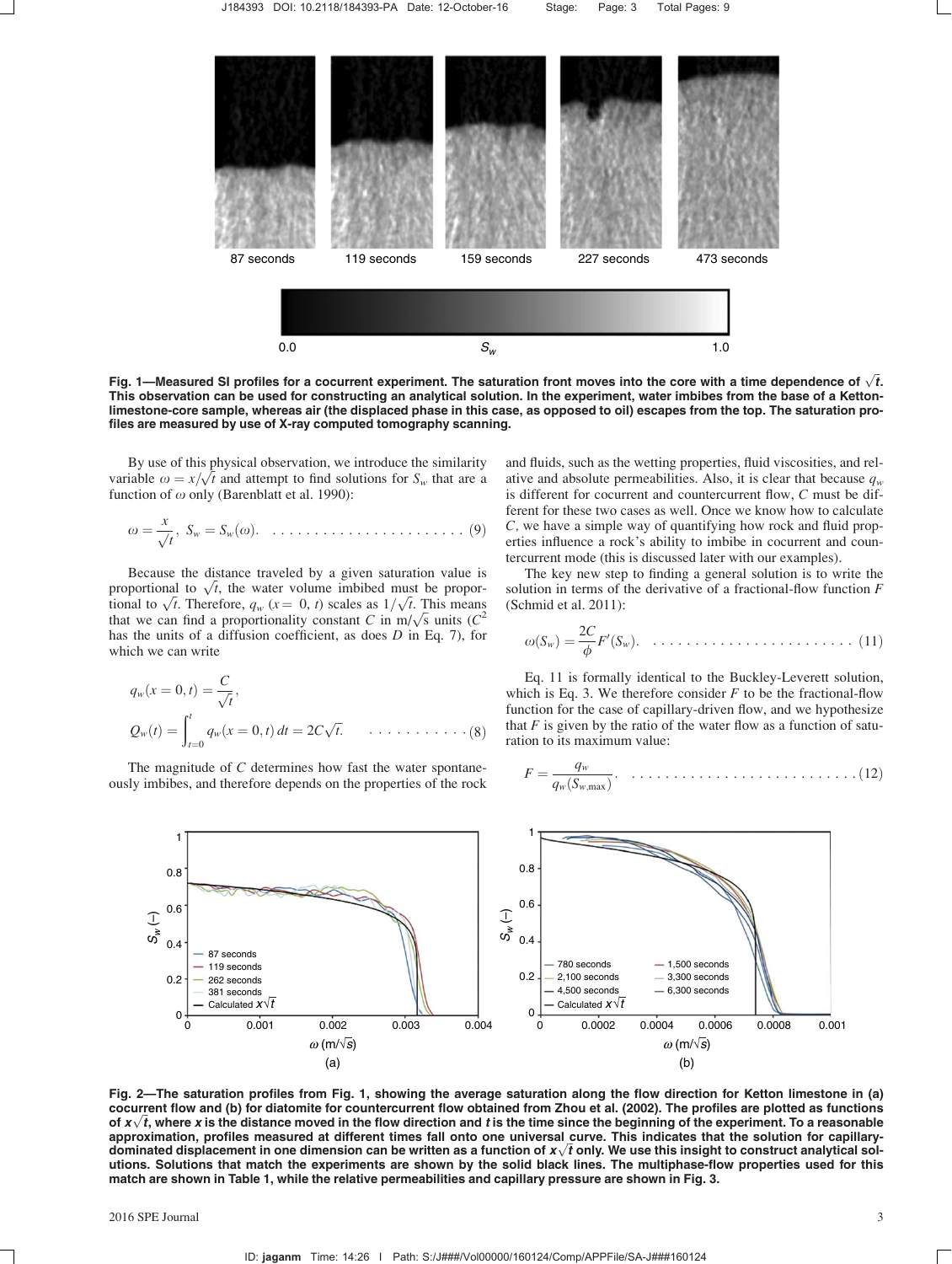

Fig. 3—Relative permeabilities and capillary pressure used to construct the analytical solution shown. As expected, the curves show water-wet characteristics for (top) Ketton limestone and (bottom) diatomite.

There is one important difference between  $Q_w(t)$  in the Buckley-Leverett solution and the  $Q_w(t)$  we have here. In the Buckley-Leverett theory,  $Q_w(t)$  is determined from the imposed injection rate. For the case of capillary-controlled flow, however, C and consequently  $Q_w(t)$  cannot be imposed, but are determined by the rock's ability to spontaneously imbibe water; thus, C is a parameter that describes an intrinsic property of the rock/fluid pair. In what follows, we will use the following relation from Eq. 11:

$$
\frac{\mathrm{d}\omega}{\mathrm{d}S_w} = \frac{2C}{\phi} F''(S_w). \quad \dots \quad \dots \quad \dots \quad \dots \quad \dots \quad \dots \quad (13)
$$

We now rewrite the derivatives of the water saturation:

$$
\frac{\partial S_w}{\partial t} = \frac{dS_w}{d\omega} \frac{\partial \omega}{\partial t} = -\omega \cdot \frac{1}{2t} \frac{dS_w}{d\omega},
$$
  

$$
\frac{\partial S_w}{\partial x} = \frac{dS_w}{d\omega} \frac{\partial \omega}{\partial x} = \frac{1}{\sqrt{t}} \frac{dS_w}{d\omega}.
$$
 (14)

By use of Eq. 14, the saturation equation, Eq. 6, can be rewritten as an ordinary-differential equation that is much simpler to solve because we only have to deal with total derivatives:

$$
\omega \frac{dS_w}{d\omega} + 2 \frac{d}{d\omega} \left[ D(S_w) \frac{dS_w}{d\omega} \right] = 0 \quad \text{(countercurrent case)}
$$
\n
$$
\omega \frac{dS_w}{d\omega} + 2 \frac{d}{d\omega} \left[ D(S_w) \frac{dS_w}{d\omega} \right] - 2C f'_w(S_w) \frac{dS_w}{d\omega} = 0
$$
\n(cocurrent case),\n(60.111)

where for the cocurrent case we have used Eq. 10 to substitute for  $q_t$ .

Eq. 14 can also be used to check that  $F$  truly is the fractionalflow function and satisfies Eq. 12. By inserting  $q_w(S_w)$  =  $q_w(S_{w,\text{max}})F(S_w)$  from Eq. 5 into the original conservation equation, Eq. 6, we again obtain Eq. 11, which confirms the hypothesis in Eq. 12.

To remove the second-order derivatives, from Eq. 15, we integrate once

$$
\int \omega dS_w = \frac{2D}{\phi} \frac{dS_w}{d\omega} \text{ (countercurrent case)},
$$
  

$$
\int [\omega - 2C f_w'(S_w)] dS_w = -\frac{2D}{\phi} \frac{ES_w}{d\omega} \text{ (cocurrent case)},
$$
  
... (16)

where the integration constant is zero because  $D(S_{\text{vir}}) = 0$ , and because F is the fractional-flow function  $F(S_{\text{wir}}) = 0$ . We now substitute  $\omega dS_w = 2C/\phi dF$  and  $dS_w/d\omega = \phi/2CF''(S_w)$  from Eq. 13. This leads to a second-order ordinary-differential equation for  $F$ :

$$
FF'' = -\frac{\phi}{2C^2}D \text{ (countercurrent case)},
$$
  

$$
(F - f_w)F'' = -\frac{\phi}{2C^2}D \text{ (cocurrent case)}. \dots \dots \dots \dots (17)
$$

Eq. 17 is the main mathematical result of this paper. From Eq. 17, we can determine  $F$  and  $C$ , and once they are known,  $F'$  and  $C$ can be inserted into Eq. 11 to obtain the saturation profile. To determine  $F$ ,  $F'$ , and  $C$  from Eq. 17, two possibilities exist. Formally, to obtain a closed-form expression for  $F$  and  $C$ , Eq. 18 can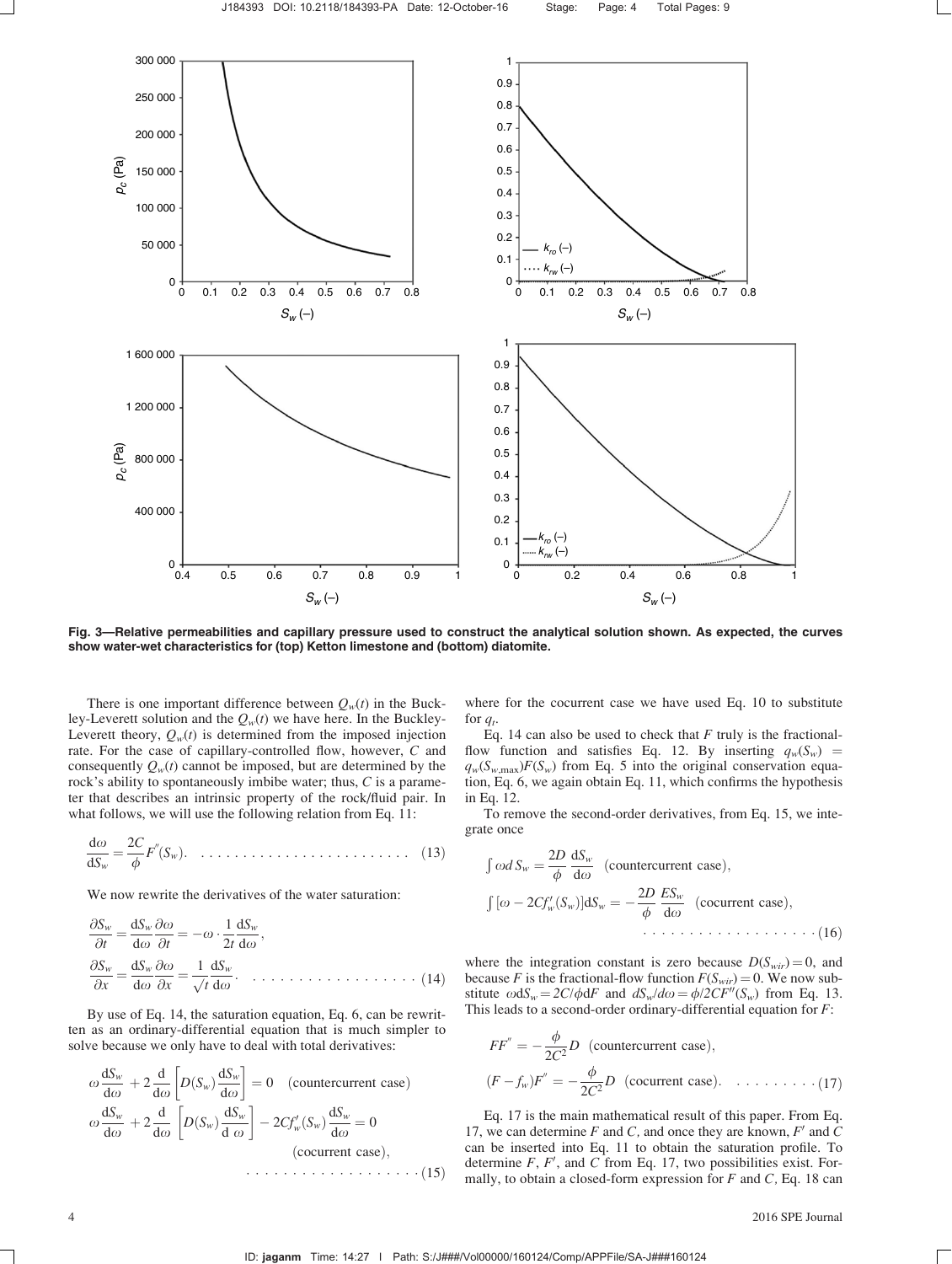be integrated twice. This then leads to  $F$  and  $C$  being defined implicitly through two integral equations. McWhorter and Sunada (1990), Schmid et al. (2011), and Bjørnara and Mathias (2013) solved these integral equations to obtain solutions; instead, we propose a simple backward-differencing scheme to solve the equations numerically.

The resulting algorithm is simple and can readily be used in a spreadsheet. This solution procedure is described in the next section. Before proceeding, however, we will briefly summarize the two important assumptions in this analysis. We assume incompressible 1D flow in an infinite medium. The solution is valid for a finite system until the leading edge of the saturation reaches the boundary. The time  $t^*$  when the solutions stop being valid in a finite matrix block of length L can be obtained from setting  $x(S_w,t^*)=L$ , which yields

$$
t^* = \left[\frac{L\phi}{2CF'(S_{\text{wir}})}\right]^2. \quad \dots \quad \dots \dots \dots \dots \dots \dots \dots \tag{18}
$$

The time until  $t^*$  is called "early-time imbibition," up to which our solutions are valid.

The second assumption we make is that the inlet-flow rate The second assumption we make is that the inter-low rate<br>declines as  $1\sqrt{t}$  (Eq. 10). This can be rigorously proved as the correct boundary condition for SI controlled by capillary forces only (Schmid et al. 2011). However, when gravitational effects become significant, the solutions are no longer accurate, because the flow rate will either be enhanced (for instance, if the denser wetting fluid is moving downward) or suppressed (the denser wetting phase is moving upward).

A Simple Way to Obtain  $F(S_w)$  and C Numerically. In this subsection, we describe how to obtain an approximation of arbitrary accuracy for F and C from Eq. 17. We determine  $F''$  from a backward-differencing approximation, and then iteratively determine  $F(S_w)$  at a finite number *n* of saturation points  $S_{wj}$ ,  $j = 1, \ldots, n$ that are distributed evenly with a distance  $\Delta S_w$  between the residual and the maximum water saturation. Because  $F$  also depends on the unknown constant  $C$ , we also need to iterate on  $C$ ; therefore, we start with a guessed value of C and continue changing it until  $F(S_w)$  converges to the correct solution. We assess convergence by testing if our computed value of  $F(S_w = S_{wir}) = 0$ .

The backward-difference scheme yields

$$
F''(S_w) \approx \frac{F(S_w + 2\Delta S_w) - 2F(S_w + \Delta S_w) + F(S_w)}{\Delta S_w^2}.
$$
\n
$$
\cdots \cdots \cdots \cdots \cdots \cdots (19)
$$

We now replace  $F''$  in Eq. 17 with the approximation and rearrange. For the countercurrent case, this leads to

$$
F(S_w) = [F(S_w + \Delta S_w) - 0.5F(S_w + 2\Delta S_w)]
$$
  
+  $\sqrt{[F(S_w + \Delta S_w) - 0.5F(S_w + 2\Delta S_w)]^2 - (\frac{\phi}{2C^2})D(S_w)\Delta S_w^2}$ , (20)

and for the cocurrent case, we have

$$
F(S_w) = [F(S_w + \Delta S_w) - 0.5F(S_w + 2\Delta S_w) + 0.5f_w(S_w)]
$$
  
+ 
$$
\left[0.25[F(S_w + 2\Delta S_w) - 2F(S_w + \Delta S_w) - f_w(S_w)]^2 - \left\{f_w(S_w) \right\} \right]
$$
  

$$
[F(S_w + 2\Delta S_w) - 2F(S_w + \Delta S_w)] + \left(\frac{\phi}{2C^2}\right)D(S_w)\Delta S_w^2\right\}.
$$
  
... (21)

We therefore can find an approximation of  $F(S_w)$  if we know  $F(S_w + \Delta S_w)$  and  $F(S_w + 2\Delta S_w)$  for some starting value  $F(S_w, \text{start})$ . As the two starting values, we take  $F(S_{w,\text{max}}) = 1$  and  $F(S_{w,\text{max}} - \Delta S_w)$ .

The latter can be obtained by recalling that  $F'(S_{w,\text{max}})$  can be approximated by a Taylor series:

$$
F(S_{w,\max} - \Delta S_w) = F(S_{w,\max}) - \underbrace{\Delta S_w F'(S_{w,\max})}_{=1} = 1,
$$
\n
$$
\underbrace{\Delta S_w F'(S_{w,\max})}_{=0} = 1,
$$
\n(22)

where we used the assumption that the maximum saturation is not transported into the medium, and hence  $F'(S_{w,\text{max}}) = 0$ .

Eq. 20 requires that we know  $C$ . If we knew  $C$  exactly, we could approximate  $F(S_w)$  at all discrete saturation points. However, C is also unknown and must be determined from Eq. 20 together with  $F$ . This can easily be achieved by choosing a starting value for  $C$  and then continuing to change it until some convergence criteria for  $F$  are met. We can obtain two equivalent convergence criteria by recalling some physical properties of the solution. The first criterion is that we know that  $F(S_w)$  is a fractional-flow function, and hence

$$
F(S_{\text{wir}}) = 0. \quad \dots \quad \dots \quad \dots \quad \dots \quad \dots \quad \dots \quad (23)
$$

For the second criterion, we simply use that the fact because of mass balance, the integrated saturation curve must equal the total pore volume imbibed; that is,

$$
\int_{S_{\text{wir}}}\n\int_{X(S_W, t)} dS_w = \frac{Q_w(t)}{\phi} = \frac{2C\sqrt{t}}{\phi}. \quad \dots \quad \dots \quad \dots \quad \dots \quad (24)
$$

We approximate the integral and rearrange Eq. 24 by use of Eqs. 9 and 11 to give

$$
\sum_{i=1}^{n} F'(S_w, i) \cdot \Delta S_w \approx \frac{Q_w(t)}{\phi} = \frac{\phi}{2C\sqrt{t}} = 1. \quad \dots \quad \dots \quad (25)
$$

To determine C, we start with some value  $C_{\text{start}}$  and continue to change  $C$  until Eqs. 23 and 25 are met. The calculation procedure is fairly simple and has been incorporated into a spreadsheet that can be downloaded. The numerical procedure and the use of the spreadsheet are illustrated in the following examples.

#### Examples: Water-Wet and Mixed-Wet Systems

In the following, three examples are given to illustrate the numerical procedure described previously. They show how to obtain the analytical solution for strongly and weakly water-wet and mixedwet systems, and also demonstrate how the analytical solutions predict key physical features of water-wet and mixed-wet behavior during SI. The latter is of particular importance because the majority of fractured reservoirs are mixed-wet (Anderson 1987).

The input parameters used in the computations are listed in Table 1. In the following, we use power laws for the relative permeability and the capillary pressure curves. Because the analytical solution does not require specific functional forms, other models such as the Brooks-Corey or Van Genuchten (Helmig 1997) could also be used (McWhorter and Sunada 1990; Schmid et al. 2011; Bjørnara and Mathias 2013). The water and oil relative permeabilities are described by

$$
k_{rw}(S_w) = k_{rw, max} \cdot \left(\frac{S_w - S_{wir}}{1 - S_{wir} - S_{or}}\right)^{\beta_w},
$$
  
\n
$$
k_{ro}(S_o) = k_{ro, max} \cdot \left(\frac{1 - S_w - S_{or}}{1 - S_{wir} - S_{or}}\right)^{\beta_w}, \quad \dots \quad \dots \quad (26)
$$

where  $k_{r\alpha, \text{max}}$ ,  $\alpha = w$ ,  $\alpha$  is the maximum relative permeability of water or oil, and  $\beta_{\alpha}$  is the exponent of the relative permeability.

For the capillary pressure curve, we need to distinguish between the water-wet and mixed-wet cases. For the water-wet system, the  $p_c$  curve is positive over the whole saturation range, and SI only stops once the water saturation has reached  $S_w = 1 S_{or}$ . The capillary pressure curve is described by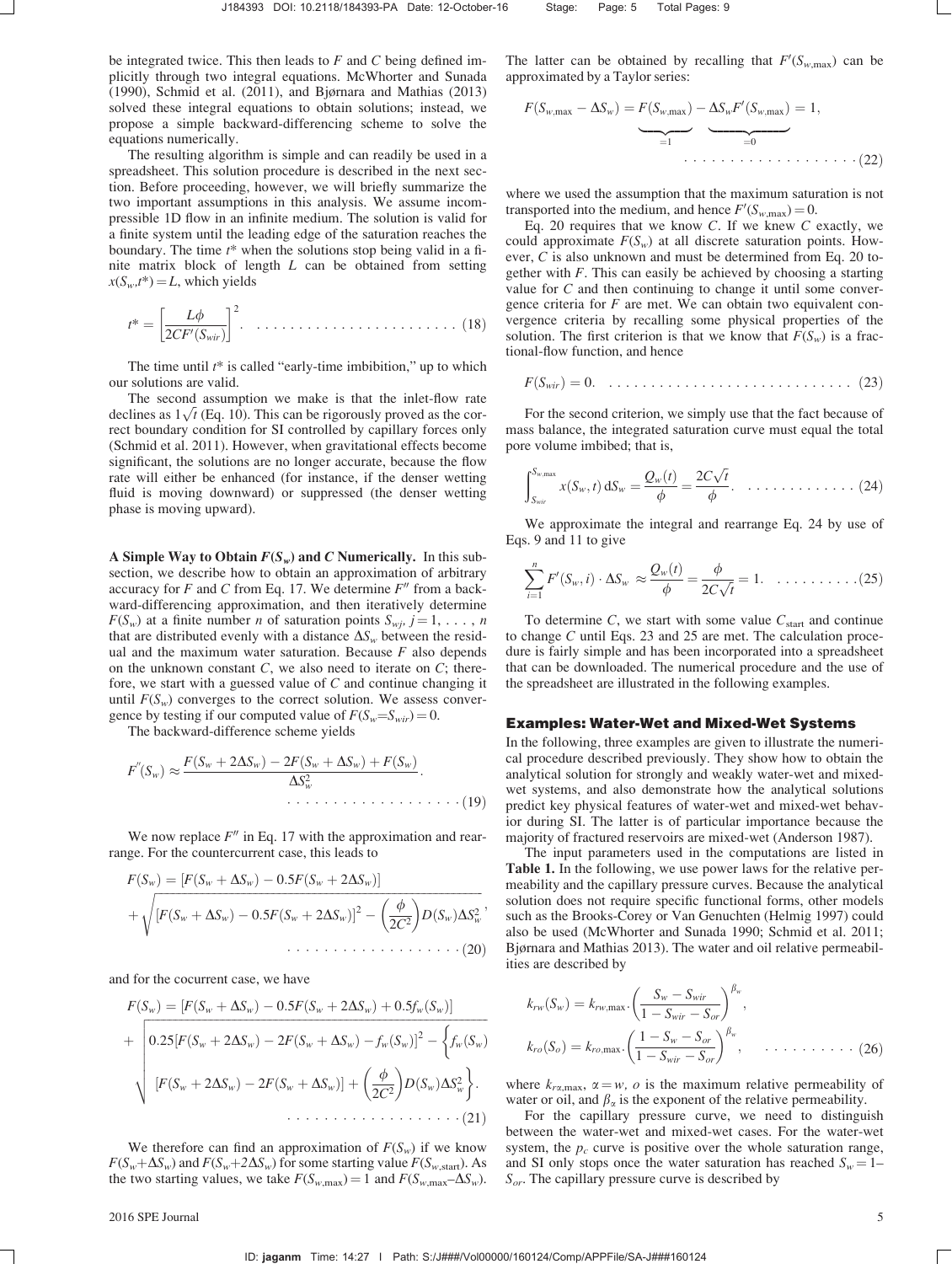| Input Parameters                             | Strongly Water-<br>Wet Case | Weakly Water-<br>Wet Case | Mixed-Wet<br>Case      | Experiment<br>(Ketton) | Experiment<br>(Diatomite) |
|----------------------------------------------|-----------------------------|---------------------------|------------------------|------------------------|---------------------------|
| Initial water saturation                     | 0.2                         | 0.2                       | 0.2                    | 0                      | 0                         |
| Residual oil/air saturation                  | 0.4                         | 0.2                       | 0.1                    | 0.28                   | 0.02                      |
| Exponent $\beta_w$                           | 3                           | 3                         | 3                      | 10                     | 10                        |
| $k_{rw, max}$                                | 0.2                         | 0.5                       | 0.6                    | 0.05                   | 0.3                       |
| Exponent $\beta_{\rm o}$                     | 1.5                         | 5                         | 8                      | 1.5                    | 1.5                       |
| $k_{\text{ro,max}}$                          | 0.85                        | 0.8                       | 0.8                    | 0.8                    | 0.95                      |
| $p_{c,$ entry (Pa)                           | 12 000                      | 12 000                    | 12 000                 | 35 000                 | 665 000                   |
| Exponent $\beta_{\text{nc}}$                 | $-0.7$                      | $-0.3$                    | $-0.2$                 | $-1.3$                 | $-1.2$                    |
| Maximum capillary pressure (Pa)              | 400 000                     | 400 000                   | 400 000                | 400 000                | 2 500 000                 |
| $S^*_{w}$                                    | 0.6                         | 0.5                       | 0.32                   | 0.72                   | 0.98                      |
| $\mu_{w}$ (Pa·s)                             | 0.001                       | 0.001                     | 0.001                  | 0.001                  | 0.001                     |
| $\mu$ <sub>o</sub> (Pa·s)                    | 0.003                       | 0.001                     | 0.001                  | $10^{-6}$              | $10^{-6}$                 |
| $K$ (md)                                     | 300                         | 300                       | 300                    | 2,381                  | 7                         |
| φ                                            | 0.2                         | 0.2                       | 0.2                    | 0.2                    | 0.7                       |
| $\sigma_{ow}$ (N/m)                          | 0.05                        | 0.05                      | 0.05                   | 0.07                   | 0.07                      |
| $C_{\text{cocurrent}}$ (m/ $\sqrt{s}$ )      | $9.13 \times 10^{-5}$       | $2.5492 \times 10^{-5}$   | $2.768 \times 10^{-5}$ | 0.0002                 |                           |
| $C_{\text{countercurrent}}$ (m/ $\sqrt{s}$ ) | $4.63 \times 10^{-5}$       | $1.63 \times 10^{-5}$     | $2.733 \times 10^{-5}$ |                        | 0.000217                  |

Table 1—Input parameters for calculating the analytical solutions for strongly water-wet, weakly water-wet, and mixed-wet examples and for the cocurrent experiment. For the experiments, the nonwetting phase was air, and the rocks were Ketton carbonate and diatomite.

$$
p_c(S_w) = p_{c, \text{entry}} \cdot \left[ \frac{(S_w - S_{wir})}{(S_w^* - S_{wir})} \right]^{\beta_{pc}} - p_{c, \text{entry}}, \quad \dots \quad (27)
$$

for a capillary entry pressure  $p_{c,$ entry and an exponent  $\beta_{pc}$ .

For a mixed-wet rock, SI stops at the saturation  $\overline{S^*}$  where  $p_c$ becomes zero. In this case, the final recovery is governed by  $S_w^*$ , and not by  $S_w = 1-S_{or}$ . Here, we also use Eq. 27 for  $p_c$ , but then Eq. 27 only describes the positive part of the capillary pressure curve that is relevant for SI. The relative permeabilities and capillary pressures we use are shown in Fig. 4, while the corresponding capillary-fractional flow  $F$  is shown in Fig. 5.

Water-Wet Cases. The relative permeabilities and the capillary pressure curve for the water-wet case were chosen such that they show the basic features of a water-wet system. The capillary pressure curve is larger than zero over the whole saturation range; the endpoint value of  $k_{rw, max}$  and  $k_{rw}$  itself are small, and the residual saturation  $S_{or}$  is relatively large. Because SI can take place over the whole saturation range, the correct boundary value for the water saturation is  $S_{w, \text{max}} = 1 - S_{or}$ .

If C and F are known (Fig. 5), we can determine the  $S_w$  profile that is shown in Fig. 6. The profile shows the diffusive, smooth behavior typical for SI processes. Notice also that  $F$ , contrary to its viscous counterpart  $f_w$ , has no inflection point (Fig. 5). Therefore, the saturation profile cannot develop a shock front. In this sense, this makes the SI solution easier to construct than the Buckley-Leverett problem.

From C, we can also determine how fast the rock can imbibe water and expel the oil; Fig. 7 shows the percentage of total recoverable oil over time from a core of 1-m length.  $Q_w$  was calculated from Eq. 10 up to the point when the imbibition front reaches the end of the core at time  $t^*$ .

We will now compare the behavior of cocurrent and countercurrent SI. We assume that in both cases we can use the same relative permeabilities, even though the few measurements in the



Fig.  $4-$ (a) Relative permeabilities and (b) the positive part of the capillary pressure curve plotted vs.  $S_w$  for the strongly water-wet (sww), weakly water-wet (www), and mixed-wet (mw) examples presented in this paper. SI only takes place for positive capillary pressure and stops at  $\bm S_{\sf w}^*$ , which for a mixed-wet system is lower than 1– $\bm S_{or}$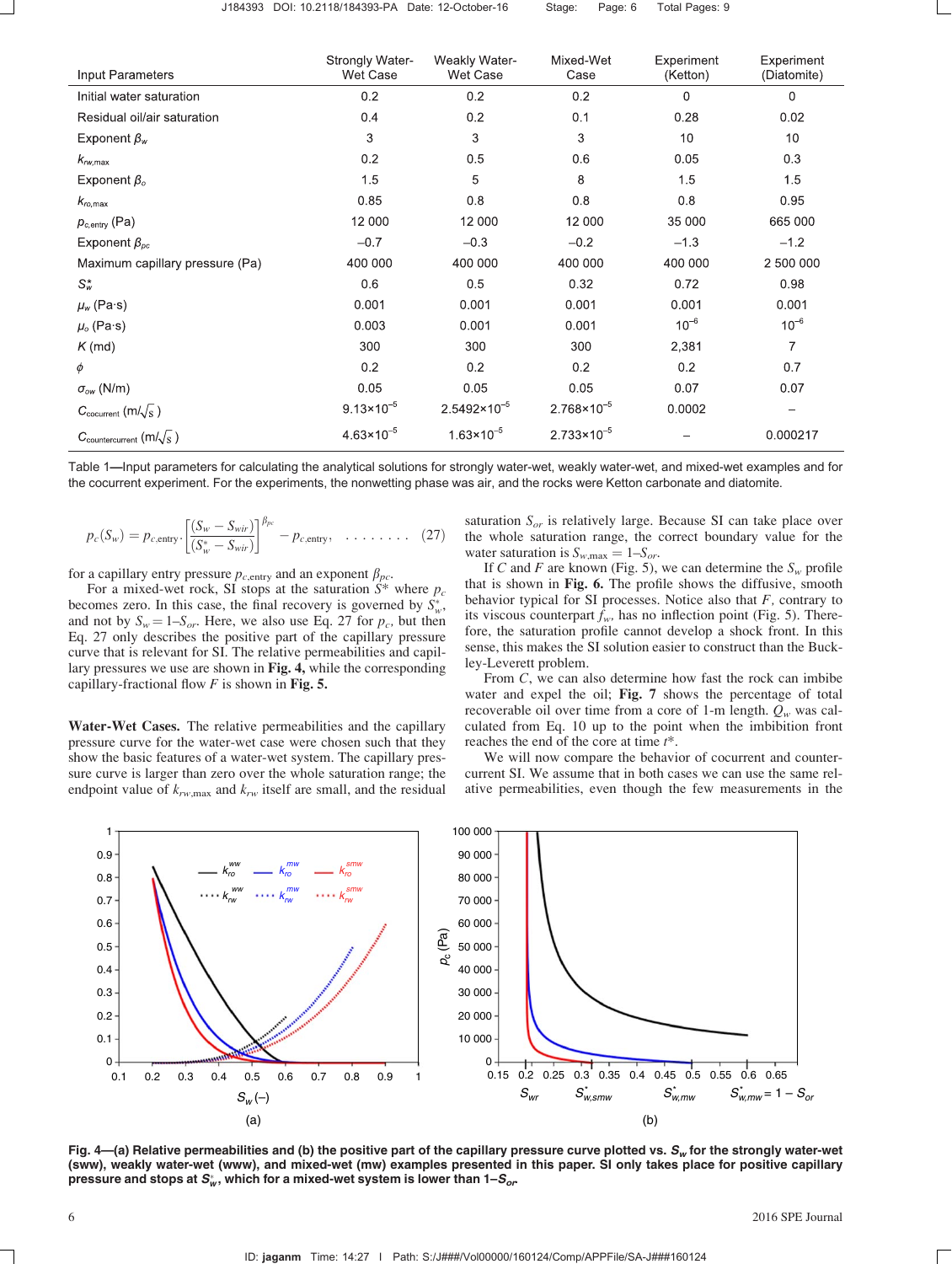

Fig. 5—Fractional-flow functions for (a) spontaneous countercurrent imbibition (dashed and dotted line) and viscous-dominated flow (solid line), and (b) spontaneous countercurrent imbibition (dashed and dotted line) and cocurrent imbibition (dotted line). F = 1 at  $S_w = S_w^*$  because for  $S_w^*$ , the capillary pressure  $p_c$  becomes zero. Because of the viscous-coupling effect, F for the cocurrent case is always smaller than F for the countercurrent case, leading to higher production rates during cocurrent SI. For mixedwet systems, however, the viscous-coupling effect becomes negligible. Consequently, the difference between  $F^{m\nu, co}$  and  $F^{mw,cointer}$  vanishes and the rates of cocurrent and countercurrent SI are similar.

literature indicate that this assumption might not hold (Bourbiaux and Kalaydjian 1990). Once more, we iterate on  $C$  until  $F$  determined from Eq. 21 has converged. Figs. 5 through 7 show the fractional-flow function, saturation profiles, and production rate, respectively. Compared with the countercurrent case, C is larger and recovery is faster for cocurrent SI. Also, the saturation profile is far less diffused and more piston-like. Both features are characteristic of cocurrent imbibition and are also observed in experiments (Bourbiaux and Kalaydjian 1990; Chen et al. 2003). The reason for this behavior is that for cocurrent SI,  $q_w$  additionally depends on  $f_w q_t$ , which adds to the production rate.

Mixed-Wet Example. We now consider mixed-wet rock. The interplay of relative permeabilites and capillary pressure curves typical of mixed-wet systems determine the size of C and hence production rate (Eq. 10). For mixed-wet systems, SI stops at the saturation  $S_w^*$ , where  $p_c$  becomes zero. Therefore, the boundary value for the water saturation  $S_{w, max}$  has to be set to this saturation.

The relative permeabilites and capillary pressure curves for the mixed-wet example are chosen such that they represent key features of mixed-wet systems (Behbahani and Blunt 2005; Ryazanov et al. 2009, 2010). The more oil-wetting the system is, the smaller the water saturation at which the capillary pressure goes negative, and the smaller the amount of oil that can be produced by SI.

Fig. 6 shows the comparison of the saturation profiles for the three wettabilities. The cocurrent profiles are again more pistonlike than those for countercurrent SI, but as the sample becomes mixed-wet, the difference is small. For the mixed-wet system, the viscous-coupling term becomes negligible because  $f_w(S_w)$  is very small in the relevant low-water-saturation range (Fig. 5).

Fig. 7 shows that the percentage of recoverable oil over the recovery rate is much lower for the mixed-wet case because imbibition is impeded by the low water relative permeability at low saturation and relatively low capillary pressure, compared with the water-wet cases. This dramatic increase in imbibition time for mixed-wet rocks has been observed experimentally (Zhou et al. 2000).



Fig. 6—Normalized saturation profiles for countercurrent SI (solid line) and cocurrent SI (dashed line) as calculated from Eq. 11. The normalized distance  $x^* = \phi x/2C \sqrt{t^*}$ , where  $t^*$  is given by Eq. 18. Cocurrent SI is more piston-like, and thus displacement efficiency is higher for the cocurrent case. For mixed-wet systems, however, the difference between cocurrent and countercurrent SI becomes negligible.



Fig. 7—Percentage of recoverable oil vs. imbibition time up to time  $t^*$  (Eq. 18). The fluid and rock properties are given in Table 1, and the length of the core is 1 m. Recovery by cocurrent SI (dashed lines) is faster than that by countercurrent SI (solid lines), and in the water-wet cases strongly so. In the mixed-wet case, the analytical solution predicts much slower recovery. This is because of the combined effect of very-low water relative permeability and low capillary pressure (Fig. 5).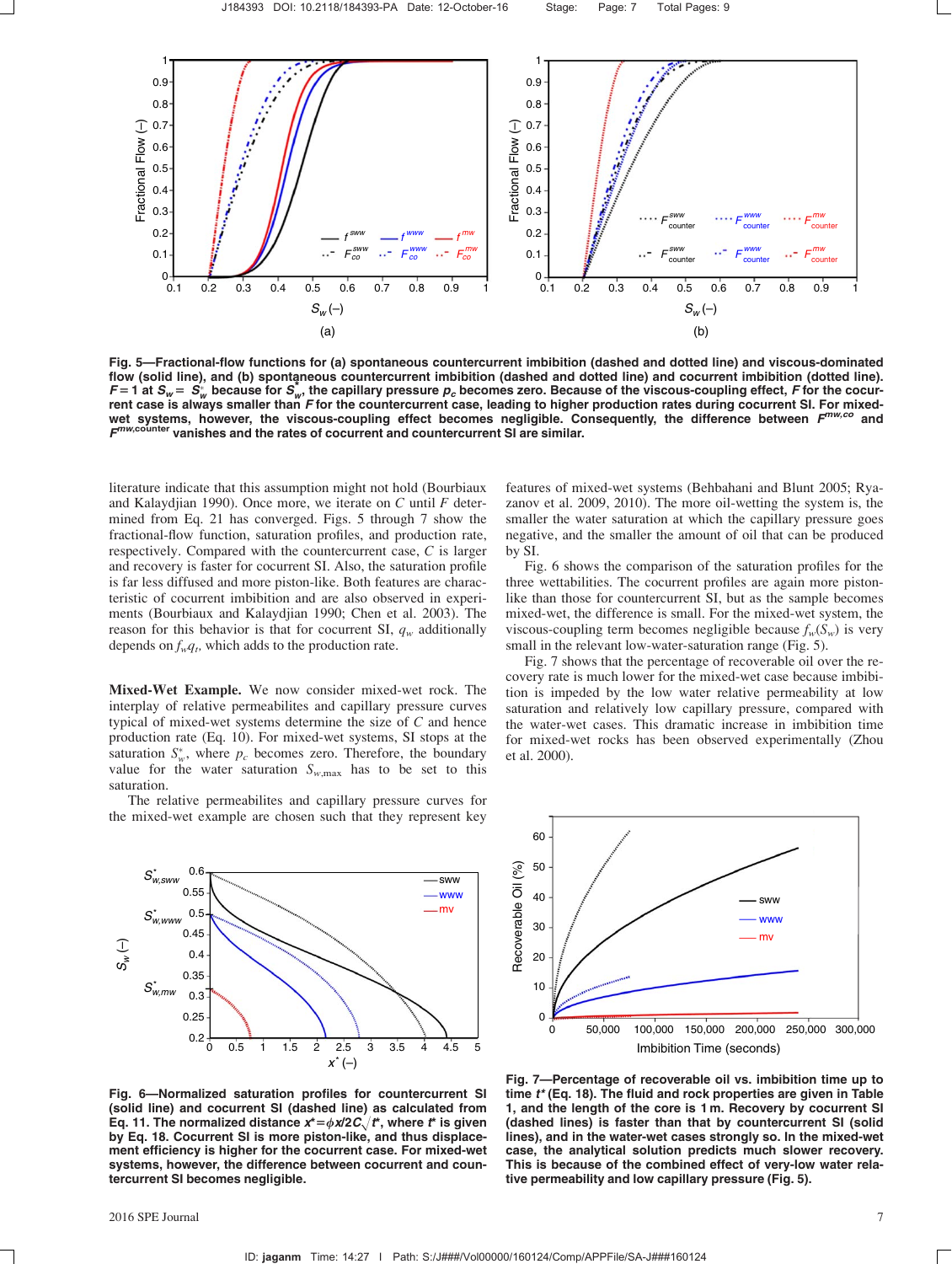# Application: Matching to Experimental Data and a Scaling Group for Field-Scale Simulation

Analysis of Experiments. Fig. 2 shows experimental imbibition **Analysis of Experiments.** Fig. 2 shows experimental imbibition profiles scaled as a function of  $x\sqrt{t}$ . We can match the measurements to an analytical solution by use of the approach shown in this paper through adjusting the relative permeabilities and capillary pressure. The imbibition profile depends on three functions: two relative permeabilities and the capillary pressure. Hence, we cannot determine all three from this experiment alone. If we had measured relative permeabilities (by use of the classical Buckley-Leverett analysis), then the capillary pressure can be determined. In contrast, we could find the water relative permeability if the capillary pressure and oil relative permeability (from a centrifuge experiment, as an example) were known. Overall, the SI profile is a useful complement to other core measurements and can be used to determine multiphase-flow properties.

With an imbibition-saturation profile measured as a function of  $\omega$  (Eq. 11), we can integrate it to find F and differentiate it to find  $F''$  within the constant C (Eq. 13). C itself is found from the amount of water imbibed (Eq. 10). Then, from Eq. 7, we can determine the capillary dispersion  $D(S_w)$  directly. This is a more rigorous and direct approach than that presented by authors such as Zhou et al. (2002), who determined relative permeabilities and capillary pressure from imbibition measurements (such as those shown in Fig. 3) by use of a numerical approach. That is more cumbersome, is prone to numerical error, and did not achieve an exact match.

We adjusted the parameters shown in Table 1 to find a match to the experimental profiles for the SI experiments shown in Fig. 2. The value of C in this case is not obtained iteratively, as in the examples discussed previously, but is also determined experimentally from the relation between  $Q_w(t)$  and C (Eq. 10), fitting C to the measured water volume imbibed over time.

The agreement between the calculated  $S_w$  profile and the measured one demonstrates that the theoretical predictions do indeed yield saturation profiles similar to those measured experimentally. The slight discrepancies between the experiment and the analytical solutions are likely because of heterogeneity in the rock samples, leading to a nonuniform imbibition profile.

Fig. 3 shows the relative permeabilities and capillary pressure used to construct the analytical solution. In the experiments with water imbibed into dry rock, we expect the system to be strongly water-wet. This is indeed what is observed with a low water relative permeability with a residual air saturation of 0.28 for Ketton limestone. The diatomite used by Zhou et al. (2002) showed weaker water-wet behavior compared with Ketton, with a higher water relative permeability and a low residual saturation.

Scaling Group for Field-Scale Simulation. The second application of this work is to determine scaling groups for use in largerscale simulation, such as in dual-porosity modeling of fractured reservoirs. Schmid and Geiger (2012) introduced the nondimensional time for SI as the total volume imbibed divided by pore volume:

$$
t_d = \left[\frac{Q_w(t)}{\phi L}\right]^2 = \left(\frac{2C}{\phi L}\right)^2. \quad \dots \quad \dots \quad \dots \quad \dots \quad (28)
$$

Note that for SI the expression in the brackets needs to be squared because, as we have seen previously,  $Q_w(t)$  is proporsquared because, as we have seen previously,  $Q_w(t)$  is proportional to  $\sqrt{t}$ . Schmid and Geiger (2012; 2013) have shown that this scaling group can be used to reduce experimental measurements of overall recovery as a function of time onto one universal curve, allowing the average SI behavior to be captured elegantly and accurately.

The value of C can be obtained from known relative permeabilities, capillary pressure, and permeability; by use of the approach of this paper; or—as in the experimental example discussed previously—by matching to an analytic solution obtained by adjusting the multiphase-flow properties to provide a good match.

This scaling group can then be used in dual-porosity models of field-scale flow in fractured reservoirs, work that is under development (Di Donato et al. 2007; Geiger et al. 2013; Maier and Geiger 2013; Maier et al. 2013).

# Summary and Conclusions

In this paper, the general analytical solutions for SI were derived following McWhorter and Sunada (1990) and Schmid et al. (2011). These solutions allow for important insights into the physics of SI. These insights enable the following:

- 1. The construction of solutions by use of a simple iterative approach on a spreadsheet.
- 2. The quantification of wettability effects on imbibition rate, which exhibits a considerable slowing of recovery in mixedwet systems because of the combined effects of low water relative permeability and capillary pressure.
- 3. The prediction of significant differences between cocurrent and countercurrent SI, in line with experimental results. Cocurrent imbibition is more piston-like and leads to higher production rates than countercurrent SI. However, for mixed-wet systems, this effect becomes weak and the difference between cocurrent and countercurrent SI becomes negligible.
- 4. The demonstration of how experimental measurements of saturation profiles in imbibition can be used to obtain or constrain relative permeabilities and capillary pressures by matching experimental measurements to the analytical solutions.

# Nomenclature

- $C =$  constant that quantifies the rate of SI, m/ $\sqrt{s}$
- $D =$  capillary dispersion, m<sup>2</sup>
- $f$  = fractional flow for viscous-controlled flow
- $\overline{F}$  = fractional flow for capillary-controlled flow
- $k_r$  = relative permeability
- $K =$  absolute permeability,  $m<sup>2</sup>$
- $L =$  length of the core, m
- $p_c$  = capillary pressure, Pa
- $P =$  fluid pressure, Pa
- $Q_w$  = cumulative volume imbibed/injected, m
- $R =$  recovery, m<sup>3</sup>
- $R_{\infty} =$  ultimate recovery, m<sup>3</sup>
- $S =$  saturation
- $t =$  time, seconds
- $t_d$  = dimensionless time
- $\beta$  = exponent for the relative permeabilities and capillary pressure
- $\lambda$  = mobility, 1/(Pa·s)
- $\mu$  = fluid viscosity, Pa/s
- $\sigma$  = interfacial tension, N/m
- $\phi$  = porosity

### Acknowledgments

Author K. S. Schmid gratefully acknowledges funding from the German research foundation, DFG, within the International Research Training Group NUPUS. Author S. Geiger is generously supported by the Foundation CMG. Authors M. J. Blunt and N. Alyafei are grateful for support from the Qatar Carbonates and Carbon Storage Research Centre, funded jointly by Qatar Petroleum, Shell, and the Qatar Science and Technology Park.

## References

- Anderson, W. G. 1987. Wettability Literature Survey Part 5: The Effects of Wettability on Relative Permeability. J Pet Technol 39 (11): 1453–1468. SPE-16323-PA. [http://dx.doi.org/10.2118/16323-PA.](http://dx.doi.org/10.2118/16323-PA)
- Barenblatt, G. I., Entov, V. M., and Ryzhik, V. M. 1990. Theory of Fluid Flows Through Natural Rocks. Dordrecht, The Netherlands: Springer.
- Behbahani, H. and Blunt, M. J. 2005. Analysis of Imbibition in Mixed-Wet Rocks Using Pore-Scale Modeling. SPE J. 10 (4): 466–474. SPE-90132-PA. [http://dx.doi.org/10.2118/90132-PA.](http://dx.doi.org/10.2118/90132-PA)